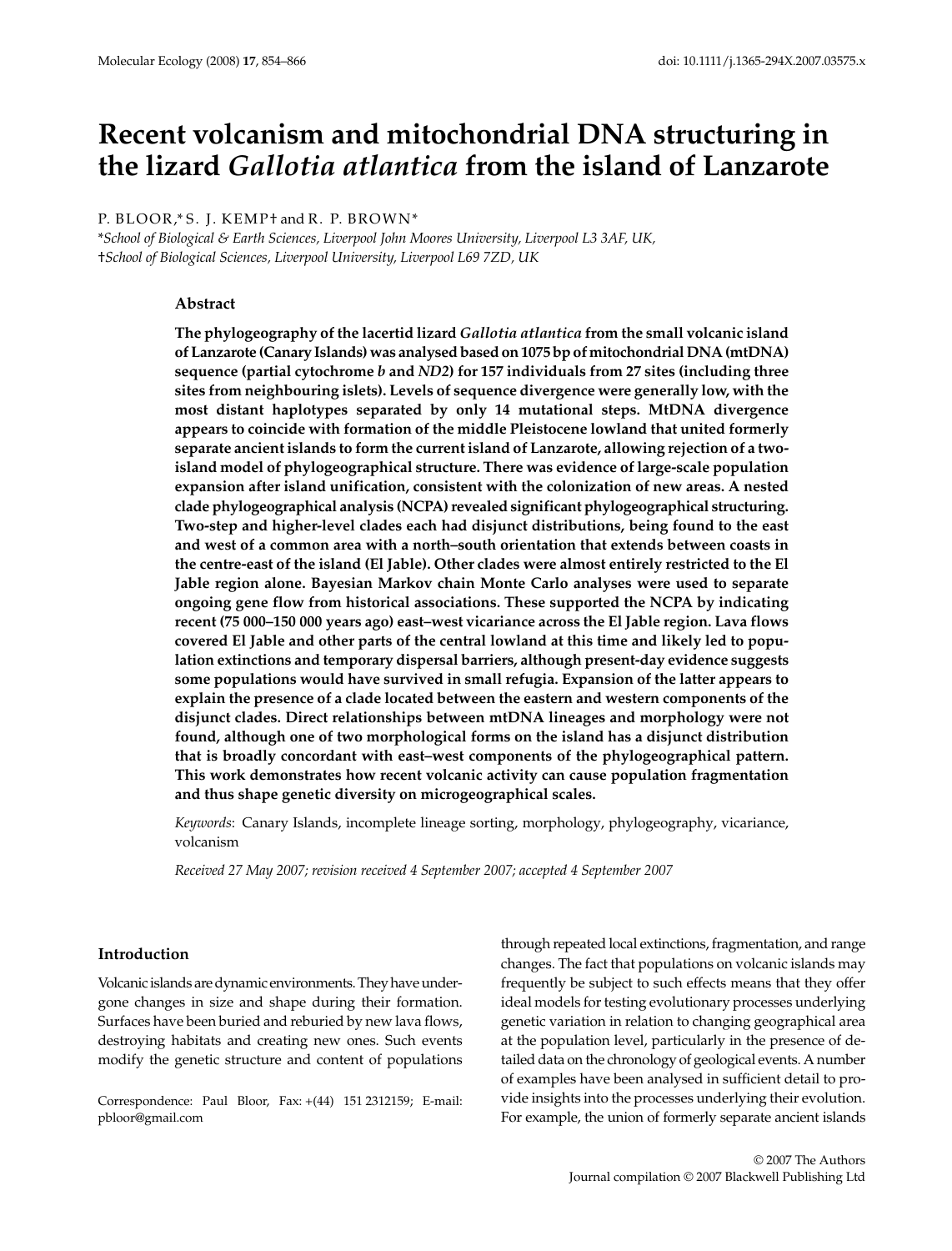

**Fig. 1** (a) Sample sites on Lanzarote and northern islets (Alegranza, Alg; Montaña Clara, MC; La Graciosa, LaG). Shaded areas represent ancient deposits on Lanzarote in areas of Famara (northeast) and Los Ajaches (southwest). Sites are marked as circles, except for Malpaís de la Corona sites, which are identified by squares, and Timanfaya sites, which are identified by triangles; filled site symbols identify the 18 sites used in the previous morphological analyses (Bloor & Brown 2005). (b) Shaded areas represent main areas of *malpaís* habitat in the centre–west (Timanfaya lava field) and northeast (Malpaís de la Corona lava field) with letters identifying geographical regions referred to in the text: north (A), centre–east (El Jable) (B), centre–west (C), and south (D).

(by volcanic activity) containing differentiated populations may explain the presence of several mitochondrial DNA (mtDNA) lineages in some species (e.g. Thorpe *et al*. 1996; Gübitz *et al*. 2000), while vicariance (with local extinction) associated with lava flows may explain similar patterns in others (e.g. Carson *et al*. 1990; Pestano & Brown 1999; Malhotra & Thorpe 2000; Beheregaray *et al*. 2003; Vandergast *et al*. 2004; Gübitz *et al*. 2005). This study investigates a species in which both of these processes have potentially had an impact on within-island geographical variation.

The volcanic islands of the Canary Islands lie off the northwest coast of Africa. The two large islands of Gran Canaria and Tenerife have provided some of the clearest examples of the association between island evolution and intraspecific/intrageneric patterns of within-island diversity in several different groups (e.g. Brown *et al*. 2000, 2006; Juan *et al*. 2000; Contreras-Diaz *et al*. 2003; Moya *et al*. 2004; Emerson *et al*. 2006). Situated in the east of the archipelago are the oldest islands of Lanzarote and Fuerteventura (15– 20 million years; Coello *et al*. 1992). They have received relatively little attention possibly because of lower altitudes

and the consequent narrower range of habitats that prevail. Although most of the current island of Lanzarote is relatively young (middle Pleistocene), there are two areas of ancient volcanic deposits that represent separate precursor islands that had formed by about 8.7–10.2 million years ago (mya) (Coello *et al*. 1992): Los Ajaches in the southwest and Famara in the northeast (Fig. 1a). Volcanic activity joined these ancient (Miocene-Pliocene) islands approximately 0.8 mya by an extensive volcanic lowland to form a single island (Carracedo & Rodríguez-Badiola 1993). Recurrent volcanic activity over the central lowland continued until quite recently (i.e. 130 000–75 000 years ago), with the area entering a quiescent phase during or just after the last interglacial (Zazo *et al*. 1997, 2002; Dunai & Wijbrans 2000; Meco 2003). Some of the most recent basaltic lava flows on the island have left large areas of *malpaís* (or volcanic badlands) habitat in the centre–west (Timanfaya lava field) and north–east (Malpaís de la Corona lava field) of the island (Fig. 1b) (Carracedo *et al*. 1992, 2003). The existence of both *malpaís* and arid habitat creates considerable ecological variation across the island.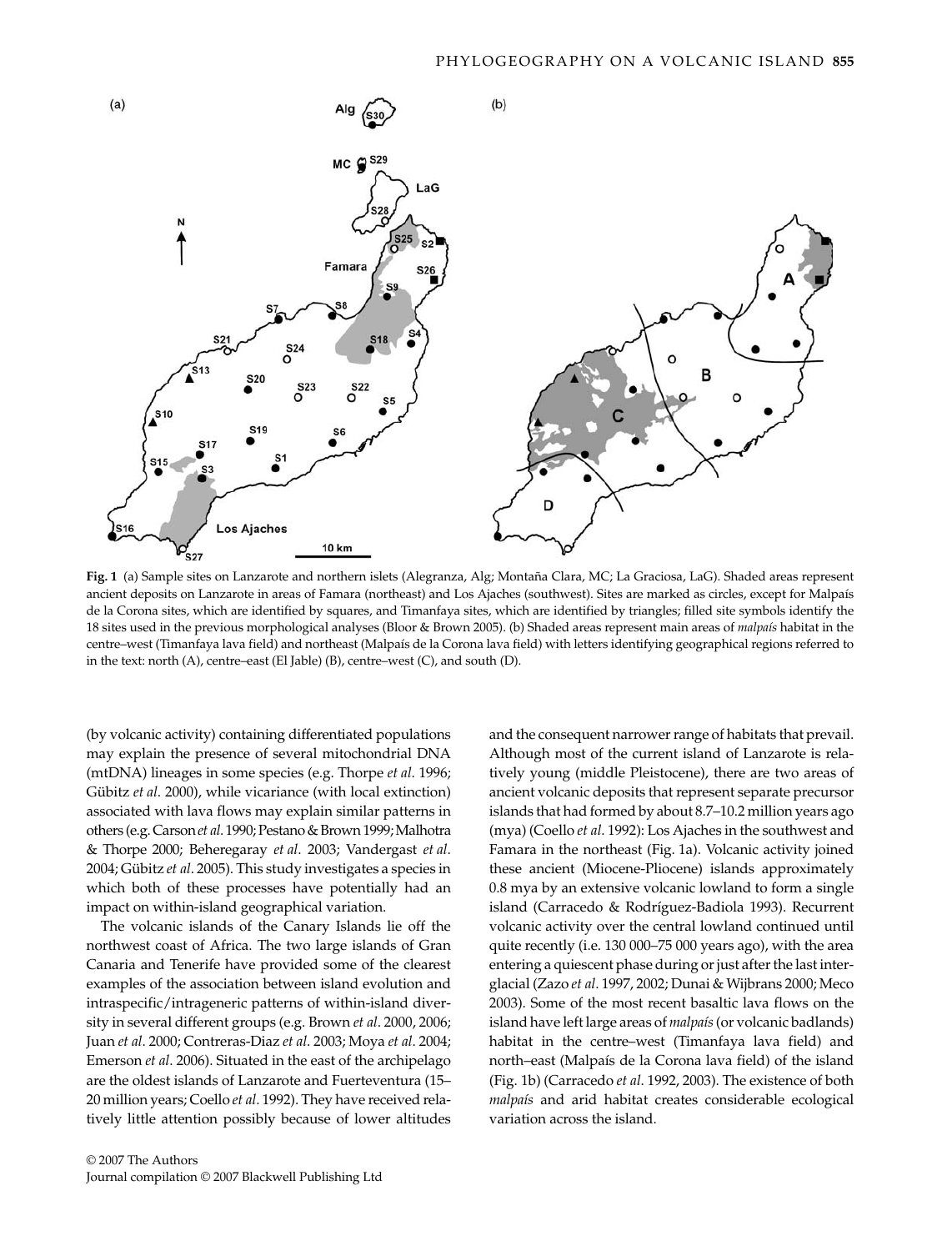The complexity of the geological history of Lanzarote produces several competing (but nonmutually exclusive) hypotheses to explain phylogeographical structuring and genetic diversity for species on this island. First, the 'twoisland' hypothesis assumes both precursor islands (Los Ajaches and Famara) contained differentiated populations (as a result of transmarine colonization prior to island union) that met once the ancient islands were joined by the volcanic lowland. Colonization of the newly formed central lowland and dispersal between the formerly isolated areas would have followed. This hypothesis predicts substantial divergence and phylogeographical structure in some species on Lanzarote. The same scenario could explain the presence of two or more distinct within-island lineages in each of the lizards *Gallotia galloti*, *Chalcides viridanus*, and *Tarentola delalandii* on Tenerife (Thorpe *et al*. 1996; Brown *et al*. 2000; Gübitz *et al*. 2000). Second, postcolonization expansion of a population from a single precursor island (the 'single-island' hypothesis) predicts little or no divergence, or phylogeographical structure. Third, more recent volcanic activity has likely led to local extinction and the creation of temporary dispersal barriers (i.e. lava flows) associated with the dispersal of local populations across the newly formed central lowland (the 'mid-Pleistocene vicariance' hypothesis), modifying the basic pattern of postcolonization dispersal. This hypothesis leads to the prediction of shallow divergence and weak phylogeographical structure in some species on Lanzarote.

The lacertid lizard, *Gallotia atlantica*, is endemic to the Eastern Canary islands and represents a model species to assess hypotheses of phylogeographical structuring and genetic diversity on Lanzarote. This is, in part, because it is distributed throughout the island, which allows very complete sampling of all geological areas, but more importantly because it appears to have colonized one or more of the two ancient islands prior to their union (González *et al*. 1996). Moreover, Lanzarote populations are divergent and reciprocally monophyletic with respect to Fuerteventura populations (González *et al*. 1996), so potentially confounding multiple colonization events do not appear to contribute to withinisland diversity. The first aim of this paper was to test the *a priori* predictions of phylogeographical structuring and genetic diversity based on the geological history of Lanzarote for the lizard *G. atlantica*.

In addition, *G. atlantica* exhibits within-island variation in morphology (Bloor & Brown 2005). Two morphological forms have been related to the different habitat types within the island: a '*malpaís'* form from areas of *malpaís* habitat, and a non*malpaís* form from habitats elsewhere (López-Jurado & Mateo 1992). Subspecies have been assigned that broadly reflect these differences (Castroviejo *et al*. 1985; López-Jurado *et al*. 1995): *G. a. laurae* to populations on the Malpaís de la Corona lava field, with *G. a. atlantica* to populations across the rest of the island. A more detailed analysis supported

the dichotomous pattern of within-island differentiation, but the association with *malpaís* areas was not as clear as previously thought (Bloor & Brown 2005), with the putative *malpaís* form having a disjunct distribution, being found on the Malpaís de la Corona lava field and small habitat 'islands' in the southern extension of the Timanfaya lava field. However, not all populations studied from the Timanfaya lava field exhibited the *malpais* form, nor are the habitat islands themselves covered by recent lava flows (although populations within them are intimately associated with areas of *malpaís* around the edge of the habitat islands), running counter to the habitat association hypothesis.

This morphological variation could be explained by historical relationships between populations (rather than being a result of current processes). Under this hypothesis, correspondence between phylogeography (i.e. distribution of distinct mtDNA lineages) and morphological variation would be predicted. Similar patterns have been found in lizards on other islands (e.g. Pestano & Brown 1999), although morphological variation is discordant with phylogeography in others (e.g. Gübitz *et al*. 2005). Alternatively, morphological variation may be the result of adaptation (e.g. Malhotra & Thorpe 1991), phenotypic plasticity (e.g. Losos *et al*. 2000), or both, in relation to the habitat types on the island. This would be supported by the finding of little mtDNA structuring, and/or otherwise incompatible morphological-mtDNA patterns. The second aim of this work was to assess the causes of morphological variation in *G. atlantica*.

These aims are addressed by comprehensive islandwide sampling, and subsequent phylogeographical and coalescent-based analyses based on sequence data from rapidly evolving regions of mtDNA. In this way, our results can provide insights into the processes underlying genetic and morphological variation on volcanic islands.

#### **Materials and methods**

#### *Sampling and molecular data*

*Gallotia atlantica* were sampled in August/September 1999 and October 2002 from 24 sites representing all ecological and geological regions of Lanzarote (Fig. 1a; sample details available on request). The sites included 18 of those used in the previous analysis of morphological variation (Bloor & Brown 2005) with the addition of sites S21–S25 and S27 to allow accurate description of lineage distributions across the island.

Whole genomic DNA was extracted from tail samples (stored in 95% ethanol) using standard phenol-chloroform extraction and ethanol precipitation protocols (Hillis *et al*. 1996). We designed the primers CytbGat.L (5′-CCACCGTCATCAC-CAACCT-3′) and CytbGat.H (5′-TACTGGCTGTCCTC-CGATTC-3′) to amplify a 563-base pair (bp) fragment of the cytochrome *b* gene, and ND2Egr.L (5′-CACCCACGTGC-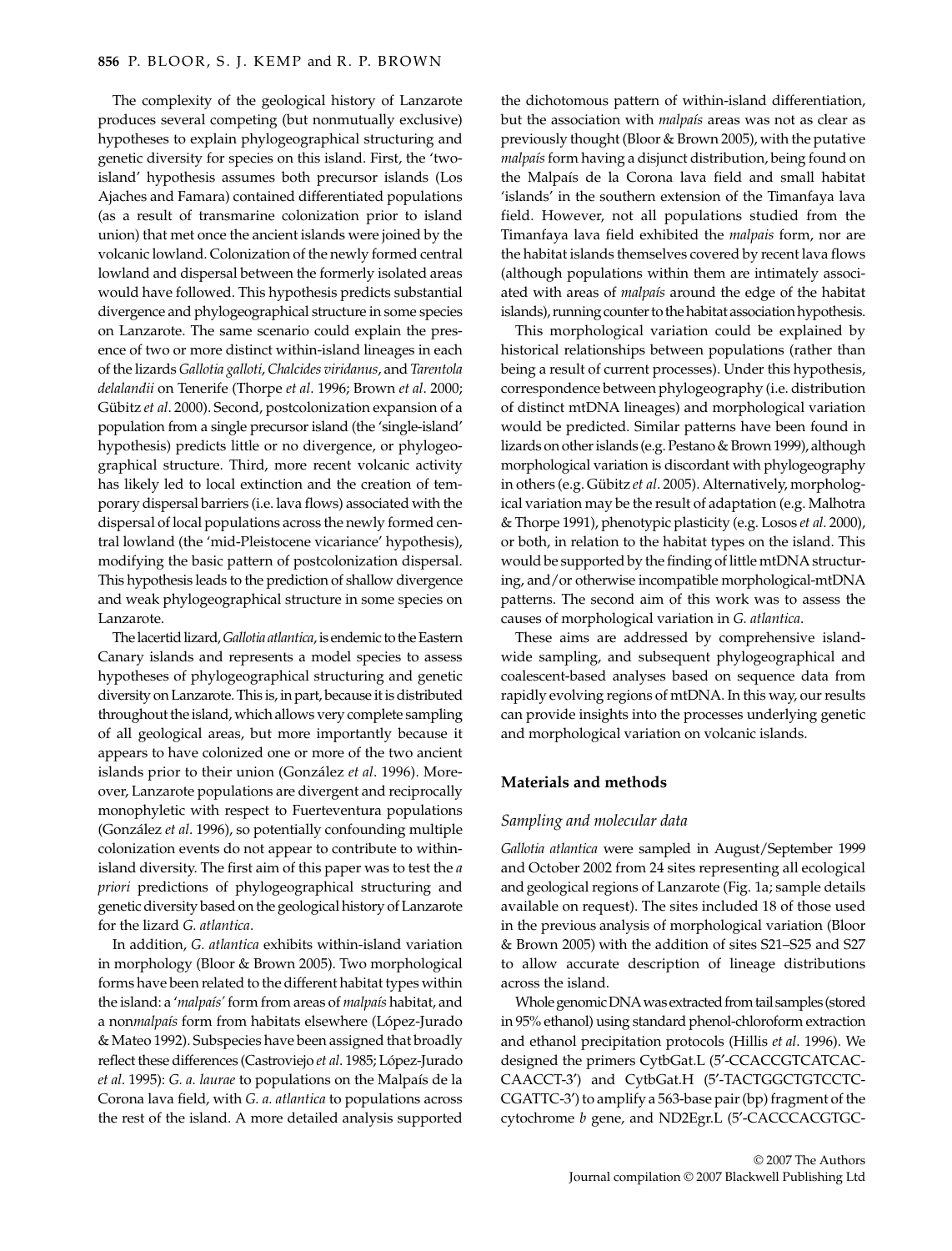

**Fig. 2** The geographical distribution of main clades from cladogram on Lanzarote. The geographical distribution of three-step clades (thick lines) and two-step clades (dashed lines) from the cladogram (Fig. 2) are overlaid on the map.

CACTGAAG-3′) and ND2Egr.H (5′-AATGAGCGGGGG-TAGACCTC-3′) to amplify a 591-bp fragment of the NADH dehydrogenase subunit II (*ND2*) gene. The cytochrome *b* primers were designed from *G. atlantica* sequence (accession no. AY762378; this study), and the *ND2* primers designed from published *Eremias grammica* sequence (accession no. U71331; Macey *et al*. 1997). Polymerase chain reactions (PCR) were carried out in 30-μL reaction volumes containing 1× ABgene PCR Master Mix (2.0 mm MgCl<sub>2</sub>, 0.2 mm of each dNTP, and 0.75 U *Taq* Polymerase) and 0.4 μm of each primer. Cycling conditions were 1 min at 94 °C followed by 35 cycles of 30 s at 94 °C, 30 s at 55 °C, and 30 s at 72 °C. The light strand was sequenced for six individuals from each site except for S27 for which a single individual was sequenced. Where haplotypes were represented by a single sequence in the sample, both strands were sequenced. In addition to 139 Lanzarote *G. atlantica* individuals, 18 individuals were sequenced from the same *G. atlantica* clade (González *et al*. 1996) from three islets to the north of Lanzarote (La Graciosa, Montaña Clara, and Alegranza: one site per islet, six individuals per site) and two individuals from the reciprocally monophyletic *G. atlantica* clade (González *et al*. 1996) on the island of Fuerteventura (two sites: Tesjuate and Triquivijate, one individual per site).

Sequences were aligned using the program CLUSTAL W (Thompson *et al*. 1994) and fragments combined. The neutrality of mutations in the mtDNA fragments used here was tested using the McDonald–Kreitman test (McDonald & Kreitman 1991) using *G. atlantica* sequence from Fuerteventura as an 'outgroup' (program DNASP version 4.10; Rozas *et al*. 2003).

### *Analyses*

Phylogenetic relationships among haplotypes were estimated using a network based on the 95% probability under parsimony criterion (program rcs version 1.21; Clement *et al*. 2000). In resolving ambiguous connections, we followed the usual criteria described in Crandall & Templeton (1993) and Posada & Crandall (2001). Clades were nested using standard nesting rules (Templeton *et al*. 1987; Crandall 1996), and a nested clade phylogeographical analysis computed (NCPA; Templeton *et al.* 1995) using the program GEODIS version 2.5 (Posada *et al*. 2000). This procedure revealed several clades each with east–west disjunct distributions (these will be referred to hereafter as the 'disjunct clades') separated by a clade located between them in the centre– east of the island (Fig. 2). The common area that separates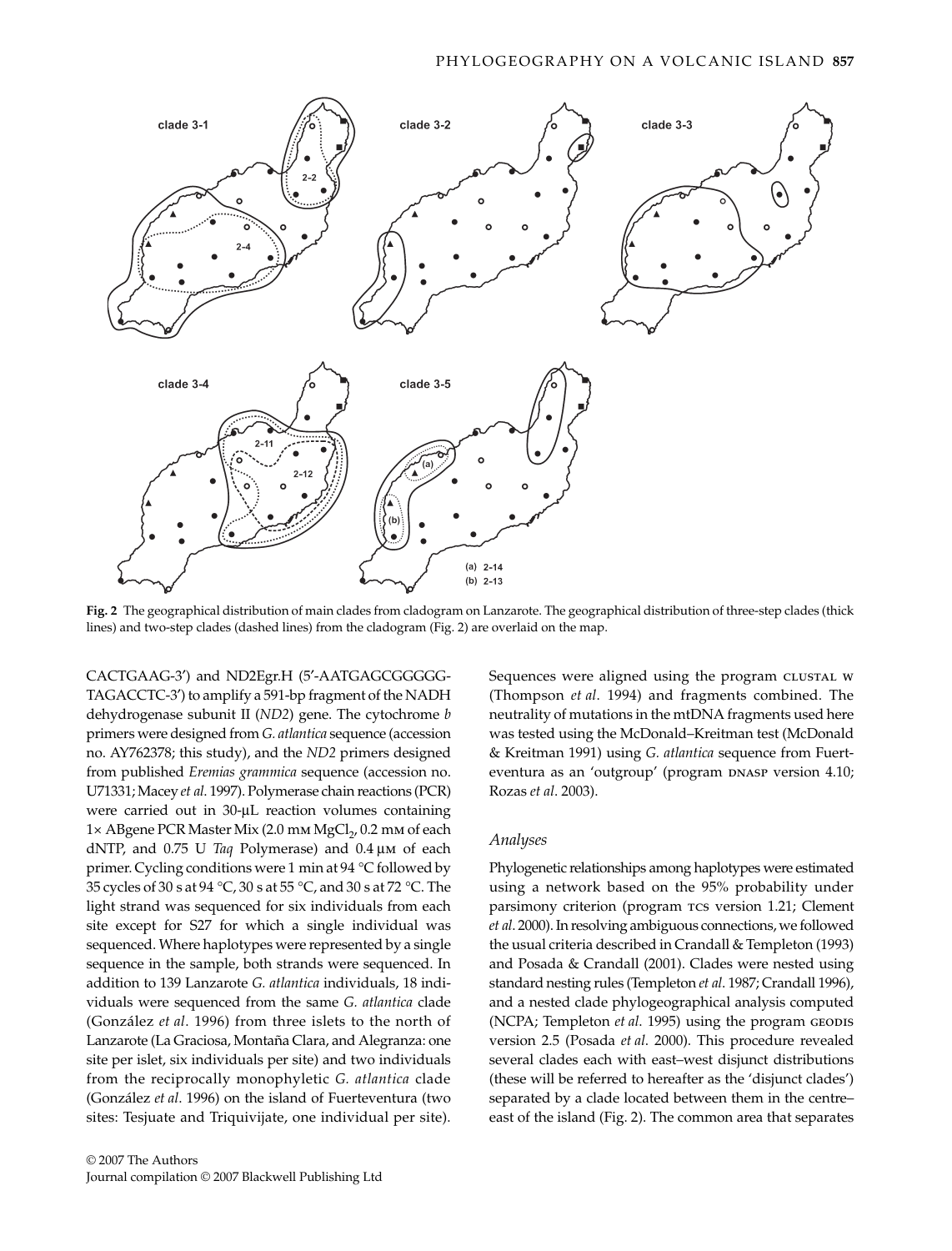the east–west components will hereafter be referred to as 'El Jable': it broadly corresponds with a region of sand deposits and sparse vegetation known locally by this name. There is no formal interpretative framework for making biological inferences from such a pattern in NCPA, so the east–west components of the disjunct clades were separated for the analysis. The present geographical analysis focused on processes underlying geographical associations within Lanzarote and so samples from the islets to the north of Lanzarote were not included. Analyses were organized into two sets (A and B), with the relative frequency of haplotypes at each site maintained for the separate analyses: (A) eastern components of disjunct clades and the centre–eastern clade (hereafter referred to as the El Jable clade) and (B) western components of disjunct clades and the El Jable clade. Although computing NCPA in this way could lead to lower statistical power (because of reduced sample sizes) it should minimize inference errors. Latitudes and longitudes of sites were obtained from large-scale maps. Inferences were based on statistically significant distances within [clades and geographical distribution of clades \(www.darwin.](www.darwin.uvigo.es/download/geodisKey_11Nov05.pdf) uvigo.es/download/geodisKey\_11Nov05.pdf).

Divergence times between Lanzarote and Fuerteventura lineages were estimated (based on cytochrome *b* fragments only) with the aid of data on island age and emergence to provide a calibration point for the estimation of mutation rate per year per sequence (μ) for the combined sequence. The cytochrome *b* fragments were aligned with sequences from the islands of La Palma (*G. galloti* — three individuals; S. Carranza, unpublished), El Hierro and La Gomera (*G. caesaris* — three individuals from each island; S. Carranza, unpublished), *G. simonyi* (GenBank) AF101217, *G. stehlini* (three individuals; P. Bloor, unpublished), and *Psammodromus algirus* (GenBank) AF101217 (outgroup). This resulted in 343 bp of homologous sequence. The obtained tree was in agreement with the widely accepted tree topology for *Gallotia* (e.g. González *et al*. 1996). Posterior distributions of rates and node dates for this topology were generated using a Bayesian Markov chain Monte Carlo approach as implemented by the program MULTIDIVTIME (Thorne *et al.* 1998) using the approach described by Rutschmann (2004) (see also Thorne & Kishino 2002; Yang & Yoder 2003). Node constraints followed those in Brown *et al*. (2006). They were based on the emergence of El Hierro approximately 1.12 mya (Guillou *et al*. 1996) (*G. caesaris* appears to have colonized El Hierro very soon after its appearance; see Brown *et al*. 2006) and an upper limit to the colonization of La Palma constrained by its subaerial appearance 1.77 mya (Guillou *et al*. 2001 and references therein). The final run was based on  $2 \times 10^6$  generations, sampled at 100 generation intervals, and with the first  $1 \times 10^5$  cycles discarded as 'burn-in'.

A Bayesian Markov chain Monte Carlo method was used to distinguish between ongoing gene flow and historical association (after recent vicariance) as possible causes of the closely related east–west components of the disjunct clades: west ( $n = 67$ ) and east ( $n = 28$ ) (program IM, Hey & Nielsen 2004). Individuals with haplotypes corresponding to the El Jable clade (3–4) were regarded as representing admixture so were excluded from the analysis. To examine the effects of unequal sample sizes, runs were also made with a subsample of individuals from the western component. Runs using both full and reduced datasets produced similar results, so results from full analyses are presented here. Starting values for the prior distributions were empirically obtained by running im with large parameter intervals and the Hasegawa-Kishino-Yano mutation model (Hasegawa *et al*. 1985) to ensure that posterior distributions fell completely within the prior distributions. Three final runs (model parameter values:  $m_1 = 3$ ,  $m_2 = 1.5$ ,  $q_1 = 120$ ,  $q_2 = 45$ ,  $q_A = 5$ , *t* = 3) were made using different starting points (random number seeds) and a single chain  $(5 \times 10^7$  steps, sampling interval 10 000) with the first 1 000 000 samples discarded as 'burn-in'. Assessment of autocorrelation parameter values over the course of each independent run showed that the Markov chain simulations converged on the true stationary distribution. The peaks of the resulting marginal posterior distributions were taken as estimates of the parameters (Nielsen & Wakeley 2001).

Finally, changes in population size (as expected from the colonization of the newly formed central lowland and dispersal between the formerly isolated areas) were estimated from the mismatch distribution using a generalized leastsquare approach (program ARLEQUIN version 3.11; Excoffier *et al*. 2005). This allowed estimation of the time since expansion,  $\tau = 2ut$ , where *t* is the time in generations and *u* is the mutation rate of the sequence. This distribution is typically multimodal for sequences sampled from populations at demographic equilibrium, but typically unimodal for populations having passed through a recent demographic expansion (Slatkin & Hudson 1991; Rogers & Harpending 1992) or through a range expansion with high levels of migration between adjoining populations (Ray *et al*. 2003). Using the same procedures and program, bootstrap support values for the fit of the estimated model and confidence intervals for associated parameter estimates were determined using 5000 replicates. The parameter  $\tau$  was scaled to mutation rate per year by dividing the estimate by 2u (where *u* is the mutation rate of the entire fragment per generation) and multiplied by the length of a generation. Mismatch distributions were computed separately on samples from east and west components of the disjunct clades, on clades (as defined by NCPA) when there were statistically significant geographical associations within clades, and on the island-wide sample. To correct for homoplasy (convergent site changes or reverse mutations), the number of mutational steps along the resolved parsimony network (NCPA) between any two haplotypes was used.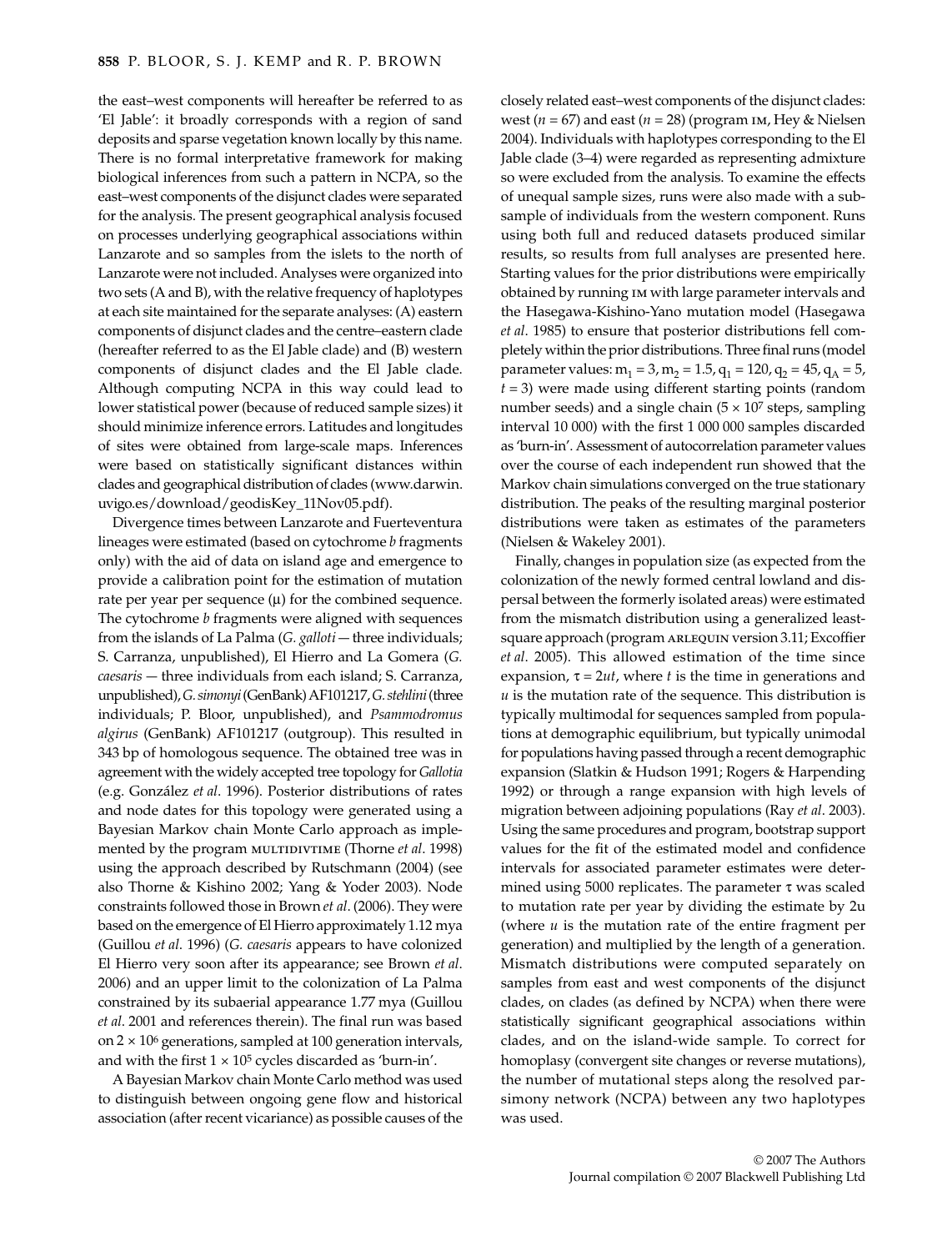

**Fig. 3** The geographical distributions of haplotypes detected on either side of El Jable region.

# **Results**

# *Molecular variation*

A total of 1075 bp of homologous sequence was obtained for all individuals (GenBank accessions: AY762379-AY762456 and AY762457-AY762534). Eighty-seven variable sites were detected in the Lanzarote *G. atlantica* clade, with synonymous substitutions at all but 19 of these (Table S1). Seventy

different haplotypes were detected among the 139 Lanzarote samples (Table S2), of which only 12 haplotypes were detected at more than one site: only haplotypes '1', '43', and '71' were detected in samples on either side of El Jable (Fig. 3). Haplotypes were connected into a single network (Fig. 4) under the 95% probability of parsimony criterion (14 steps allowed). 'Outgroup' haplotypes could not be connected under the limits of parsimony. Five three-step clades were detected (Fig. 4) (islet haplotypes were nested well within the Lanzarote haplotypes). The most divergent clades were 3–4 and 3–5 (mean and maximum uncorrected sequence divergences 0.75% and 1.40%, respectively). Clades 3–1 and 3–3 were the least divergent clades (mean and maximum uncorrected sequence divergences 0.31% and 0.74%, respectively). Mean and maximum uncorrected sequence divergences averaged over all clades were 0.56% and 1.04%, respectively. There was no evidence of selection in the sequence under study (McDonald–Kreitman test; Fisher's exact test,  $P = 0.81$ ).

There is clear geographical structuring in *G. atlantica* within Lanzarote. Four of the main clades (3–1, 3–2, 3–3, and 3–5) are mostly or completely overlapping with east–west disjunct components, separated by a common area (El Jable) in the centre–east of the island (although the western limit of clade 3–3 is represented by a single specimen at site S18) (Fig. 2). Clade 3–4 (El Jable clade) is a centre–eastern clade. It is mostly or completely nonoverlapping with the east–west components of the disjunct clades, but some sites have representatives from both: site S1 is typically centre–western but with El Jable haplotypes (two specimens), while S18 is typically northern but with El Jable haplotypes (two specimens). The El Jable clade shows some north–south structuring with mostly overlapping subclades (clades 2–12 and 2–11). The disjunct clade 3–1 has further east–west structuring, with geographically separated subclades on both sides of the El Jable region: clade 2–4 in the south and centre–west, and clade 2–2 in the north. Together, these analyses point to a recent east–west separation of populations with close historical relationships on either side of the centre–east of the island. The long-term stability of this pattern suggests restrictions on contemporary dispersal.

A NCPA revealed statistically significant associations between haplotypes and geography in five clades representing two separate analyses (A and B; Table 1). Geographical associations in the western component (geographical regions south and centre–west) of the disjunct clades were compatible with restricted gene flow with isolation by distance (clade 3–1) and allopatric fragmentation (clade 3–5): the fragmentation event was identified between the southerly coastal clade (2–13) and northerly coastal clade (2–14) that are separated by lava flows from historical Timanfaya eruptions. In the centre–east, geographical associations supported restricted gene flow with isolation by distance (clade 3–4). The pattern of clade distributions at the 'cladogram' level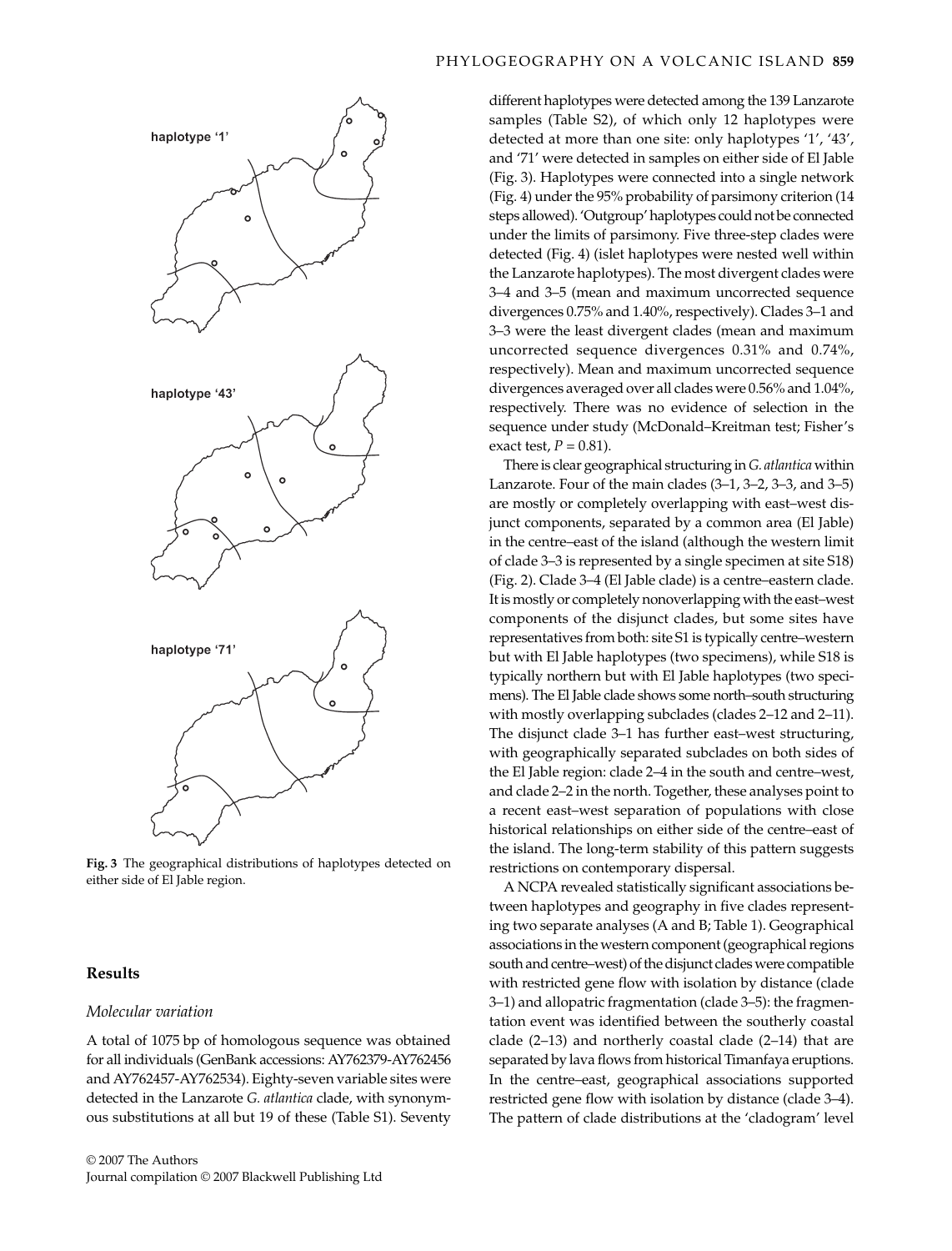

**Fig. 4** Haplotype network and nested clades for the mtDNA haplotypes of *Gallotia atlantica*. Haplotypes are numbered 1–76; small filled circles indicate 'missing' or extinct haplotypes. A number identifying the nesting level, followed by a number specific to the clade, designates clades. Haplotypes are coloured according to the respective geographical regions of the three main clade distributions representing the separate eastern and western components of the disjunct clades, and the El Jable clade (see Fig. 1b); see text for details.

(analyses A and B) was compatible with past fragmentation followed by range expansion (rather than long-distance colonization possibly linked with subsequent fragmentation). No statistically significant geographical associations were detected in the eastern component of the disjunct clades.

The Bayesian time estimate for the *G. atlantica* Lanzarote/ Fuerteventura node was 1.88 mya (95% confidence interval: 1.28, 3.27), which is in keeping with estimates published by other studies (e.g. Maca-Meyer *et al*. 2003; Arnold *et al*. 2007). We were concerned about the reliability of the estimate of mutation rate per year per sequence based on this point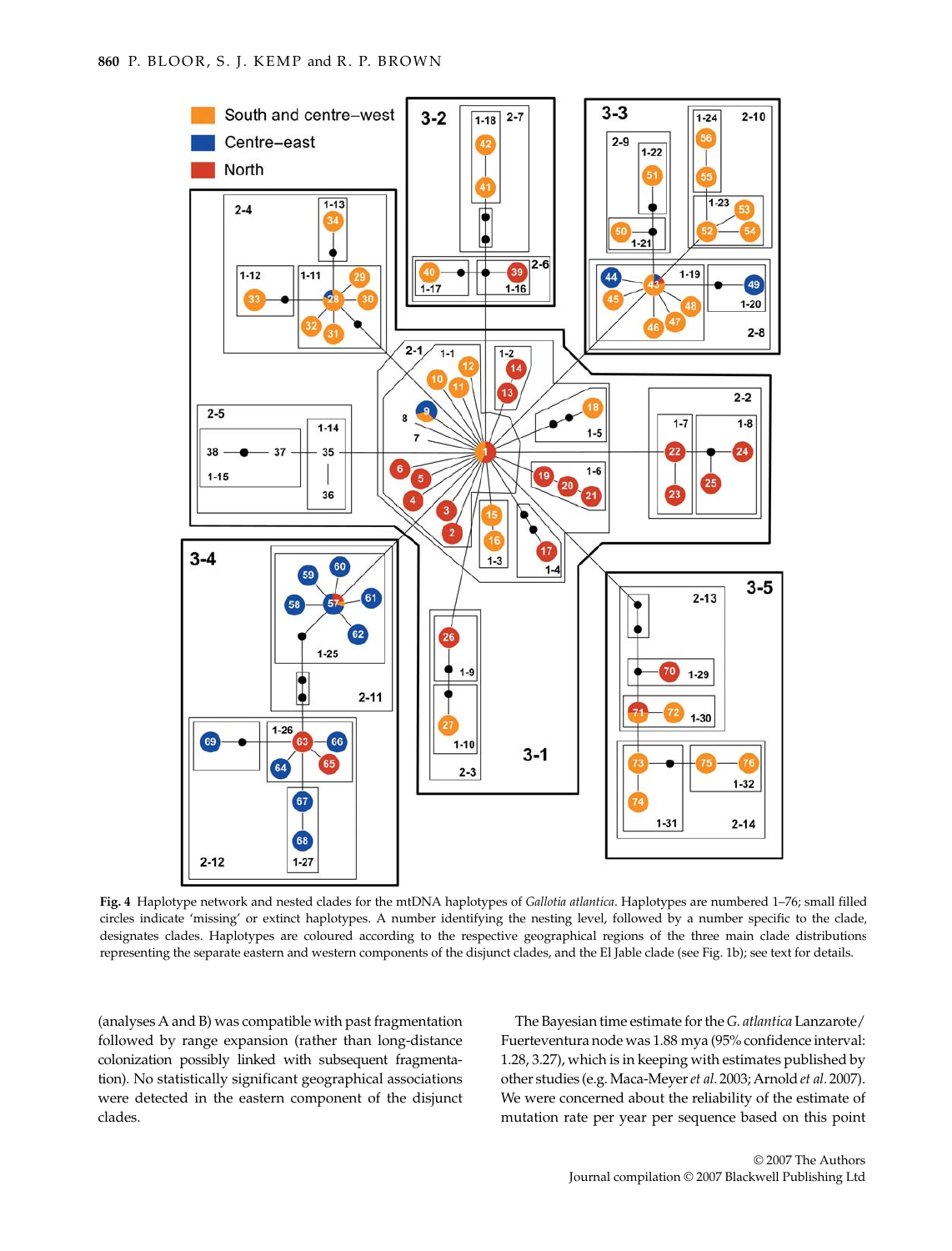| assured clauses and Li fabic claud (D), see text for details |                   |                       |                                                 |
|--------------------------------------------------------------|-------------------|-----------------------|-------------------------------------------------|
| Analysis                                                     | Clade             | Inference chain       | Outcome                                         |
| (A)                                                          | $3 - 1$           | 1-2-3-4 No            | Restricted gene flow with isolation by distance |
|                                                              | $3 - 4$           | $1-2-3-4$ No          | Restricted gene flow with isolation by distance |
|                                                              | $3 - 5$           | $1-19$ No.            | Allopatric fragmentation                        |
|                                                              | 'Total' cladogram | 1-2-11-12-13 Yes      | Past fragmentation followed by range expansion  |
| (B)                                                          | $3 - 4$           | as for analysis $(A)$ |                                                 |
|                                                              | 'Total' cladogram | 1-2-11-12-13 Yes      | Past fragmentation followed by range expansion  |
|                                                              |                   |                       |                                                 |

**Table 1** Inferences obtained from the nested clade phylogeographical analysis for the separate analyses when there were statistically significant (*P <* 0.05) geographical associations: eastern components of disjunct clades and El Jable clade (A) and western components of disjunct clades and El Jable clade (B); see text for details

estimate. Therefore, independent rate estimates for the combined sequence were used in other analyses, using plausible lower and upper limits of 1.3% and 2.6% per million years for mtDNA sequence divergence, respectively, based on published rates for lizards (Macey *et al*. 1998, 1999; Carranza *et al*. 2004; Carranza & Arnold 2006).

The results of the im analysis are summarized in Fig. 5. Bayesian estimates of migration rates (scaled for mutation rate) revealed strong peaks at zero for both migration rate parameters (from east to west and west to east), indicating strong restrictions on gene flow between the eastern and western components of the disjunct clades. The sharp peak in the marginal posterior probability distribution of the divergence time parameter strongly indicates a recent east– west vicariance of populations over the El Jable region. When converted to a scale of years for the given range of mutation rates, the location of the peak (*t* = 1.05) corresponds to 75 107–150 214 years (49 821, 111 536; 99 643, 223 071: 90% highest posterior density intervals for upper and lower mutation rates, respectively). The position of the peaks of the marginal posterior densities for both population size parameters suggest that present-day populations of the east–west disjunct clades have substantially larger effective populations than the ancestral population (congruent with changes in population size estimated by other methods, see later).

Mismatch distribution estimates based on Lanzarote haplotypes provide clear evidence of population growth both in the east–west components of the disjunct clade group and the island-wide sample (Fig. 6; not all mismatch distributions are shown due to the redundancy of patterns at lower clade levels). The broad similarity between the mismatch distributions for samples on either side of the El Jable region supports the idea that they belong to the same period of expansion. Although the bimodal distribution of El Jable clade (3–4) does not differ significantly from the model, the subsequent estimate of τ is likely an overestimate. Given the range of mutation rates (and form of the mismatch distribution),  $\tau$  for the island-wide sample suggests expansion of a historically unsundered precursor population about 86 000–172 000 years ago.

# *Morphology*

Individual populations are classified into one of two discrete morphological categories, referred to as *'malpaís' (*four sites corresponding to recent lava fields) or 'widespread' (populations from the rest of the island: only a small number of which are associated with recent lava fields) (Bloor & Brown 2005). Haplotypes associated with the morphological categories are distributed throughout the haplotype network (not shown). Moreover, several haplotypes were shared between morphotypes. These included the ancestral haplotype '1' that was detected in seven individuals from sites on Lanzarote for which morphology had previously been recorded: three from sites assigned to the *malpaís* form (sites S2 and S26, Malpaís de la Corona lava field), and four from sites assigned to the widespread form (sites S17, S20, and S9). No haplotypes detected in more than one individual were confined to sites assigned to the *malpaís* form. This indicates a lack of association between the two morphological variants and distinct evolutionary (mtDNA) lineages.

#### **Discussion**

The phylogeographical structure in Lanzarote *G. atlantica* does not appear to be explained by predifferentiated lineages from the ancient precursor islands of Los Ajaches and Famara (the absence of separate Los Ajaches and Famara lineages either reflecting colonization failure or subsequent extinction). Not only are the ancient islands extremely old relative to the extent of divergence, but also Lanzarote lineage coalescence (i.e. average divergence from haplotype '1') occurs at or after the time of island union. Moreover, Lanzarote has been exhaustively sampled, so deep lineages would be revealed by the phylogeographical analysis if they were present. Consequently, the 'two-island' hypothesis can be rejected in favour of the 'single-island' hypothesis, as it appears that *G. atlantica* lineages diverged *in situ* on Lanzarote soon after the precursor population dispersed across the newly formed central lowland joining the ancient precursor islands (see later).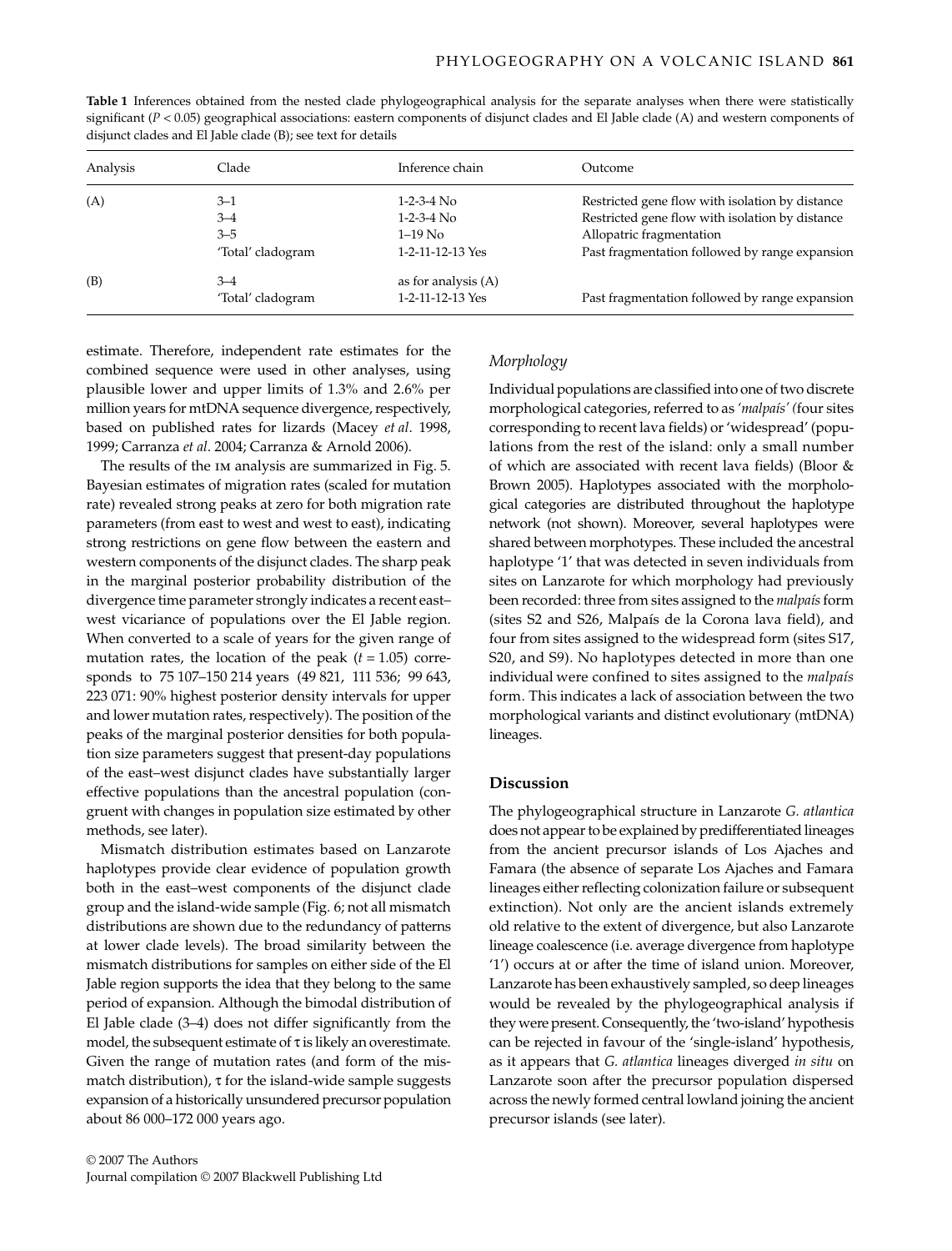

**Fig. 5** Marginal posterior probability distributions for model parameters (im) estimates (scaled by mutation rate) of time of population splitting (a), migration rate (b), and population size (c).

More detailed consideration of the results suggests that the phylogeographical structure in Lanzarote *G. atlantica* is the result of a three-stage process: (i) a single Pleistocene postcolonization expansion that occurred after the two

ancient precursor islands were united by a volcanic lowland. The substantial population growth detected in the mismatch distribution for the island-wide sample is consistent with the postcolonization range expansion of a historically unsundered precursor population from one of the ancient islands into areas of the volcanic lowland about 180 000 years ago. This scenario of postcolonization expansion following the union of formerly separate islands is similar to that proposed for other species. For example, distinct lineages of both the gecko *Tarentola delalandii* (Gübitz *et al*. 2000) and the skink *Chalcides viridanus* (Brown *et al*. 2000) show evidence of population expansions after the precursor islands of Teno, Anaga, and Roque del Conde were joined to form Tenerife. (ii) Subsequent east–west vicariance across the centre–east (El Jable) of the island. Several lines of evidence support the recent (mid-Pleistocene) vicariance hypothesis. Allopatric fragmentation at the cladogram level leading to the east–west disjunct clade distributions was detected by the NCPA and supported by the im analysis. Lavas from the last interglacial covered large areas of the centre–east of the island (Zazo *et al*. 1997, 2002; Meco 2003). Detailed information on the extent of this volcanic activity is not available but the boundaries between the El Jable clade (3–4) and the east–west components of the disjunct clades do appear to coincide quite well with the known distributions of these lava flows. We propose that this volcanic cycle caused extinctions over the immediate area, with some local populations isolated in small refugia, separating eastern and western subpopulations on either side of an inhospitable volcanic barrier and initiating their independent evolution. This is not biologically unrealistic because it is exactly what is currently observed in the Timanfaya lava field in the centre–west of the island (Bloor & Brown 2005). In addition, the divergence estimate (im) for east–west components (75 000–150 000 years ago) fits particularly well with the ages of these lava flows, providing further support for this hypothesis. (iii) Postvicariance dispersal of surviving populations and re-establishment of a continuous distribution. Past fragmentation followed by range expansion at the 'cladogram' level (analyses A and B) was detected by the NCPA. Small isolated refugia populations from the centre–east could have subsequently expanded to form the current El Jable clades, located between the east–west components of the disjunct clades.

Although the NCPA did not provide statistical support for fragmentation within clade (3–4) from El Jable, the larger than average number of steps connecting El Jable two-step clades, together with evidence of recent expansion by other methods (mismatch distributions; Fig. 6e, f), does point to fragmentation; rather than restricted gene flow with isolation by distance, as inferred from the NCPA. The analysis presented here is a microgeographical application of NCPA and anything other than an extreme restriction on movement of individuals of formerly isolated populations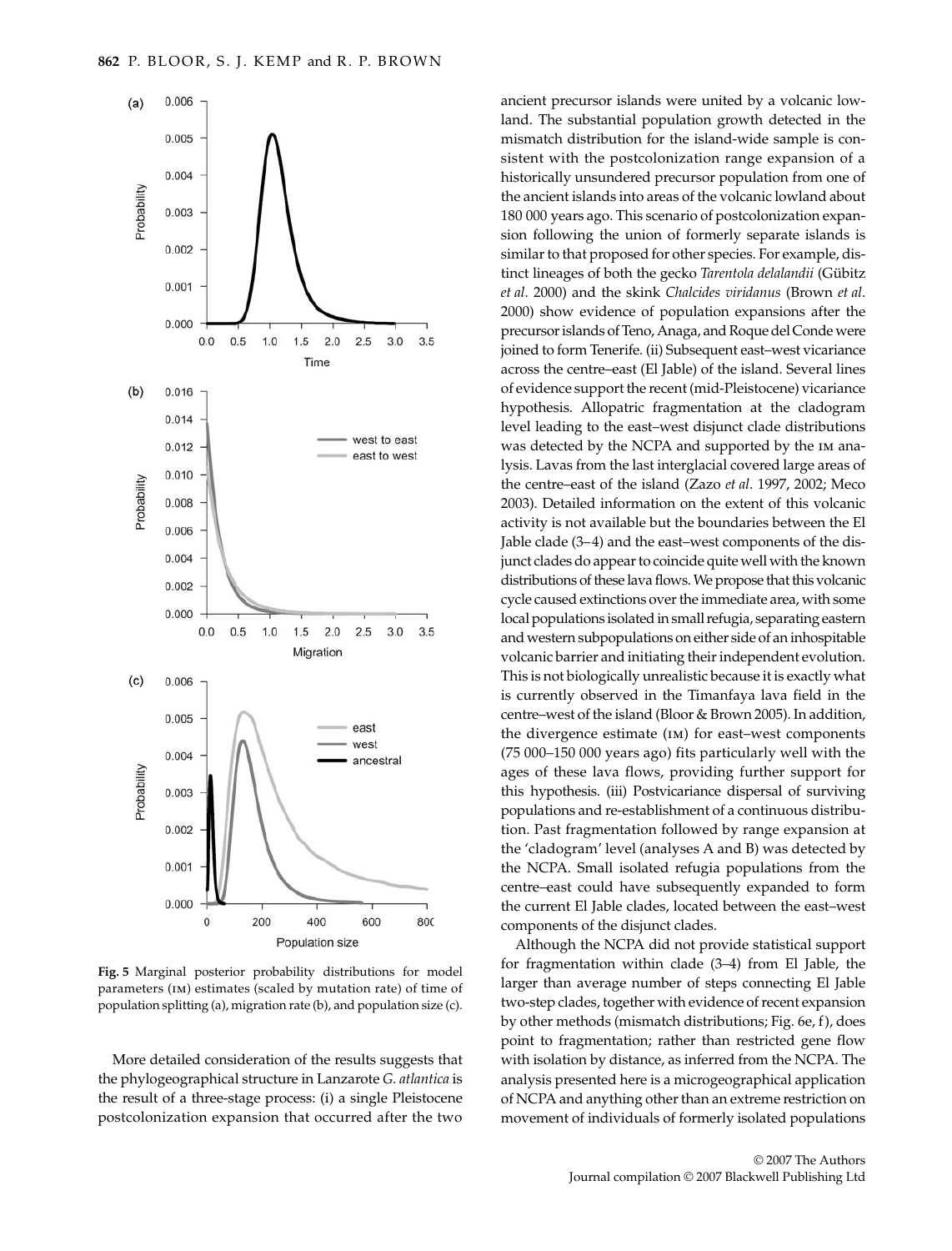

**Fig. 6** Model of expansion fitted to data. The grey bars show the observed distributions of pairwise nucleotide differences. The solid lines and circles show the expected distribution: island-wide sample (a), western component of disjunct clades (b), eastern component of disjunct clades (c), El Jable clade (d), El Jable subclade 2–11 (e), El Jable subclade 2–12 (f); see text for details. Model (SSD) *P*-value and estimates of *t* scaled to mutation rate per generation and years (*t*) for the given lower and upper limits for mtDNA sequence divergence rates (see results) are given.

will lead to considerable overlap between clades within such a small area, making the inference key less able to discriminate isolation-by-distance from allopatric fragmentation. Analysis using more rapidly evolving markers combined with more detailed sampling is required to resolve the processes underlying the clade distributions in this area.

While the distinct east–west phylogeographical structure may be explained by recent within-island volcanism, there are several possible explanations for the negligible degree of admixture between the east–west components of the disjunct clades and the El Jable clade (3–4). It is possible that an important component of the pattern of clade admixture revealed here is attributable to sex-biased dispersal with female philopatry. This is an appealing explanation because it could also explain the maintenance of strong phylogeographical structure over small distances in the absence of any readily obvious present-day physical barriers to lizard dispersal. The possible effects of sex-biased dispersal on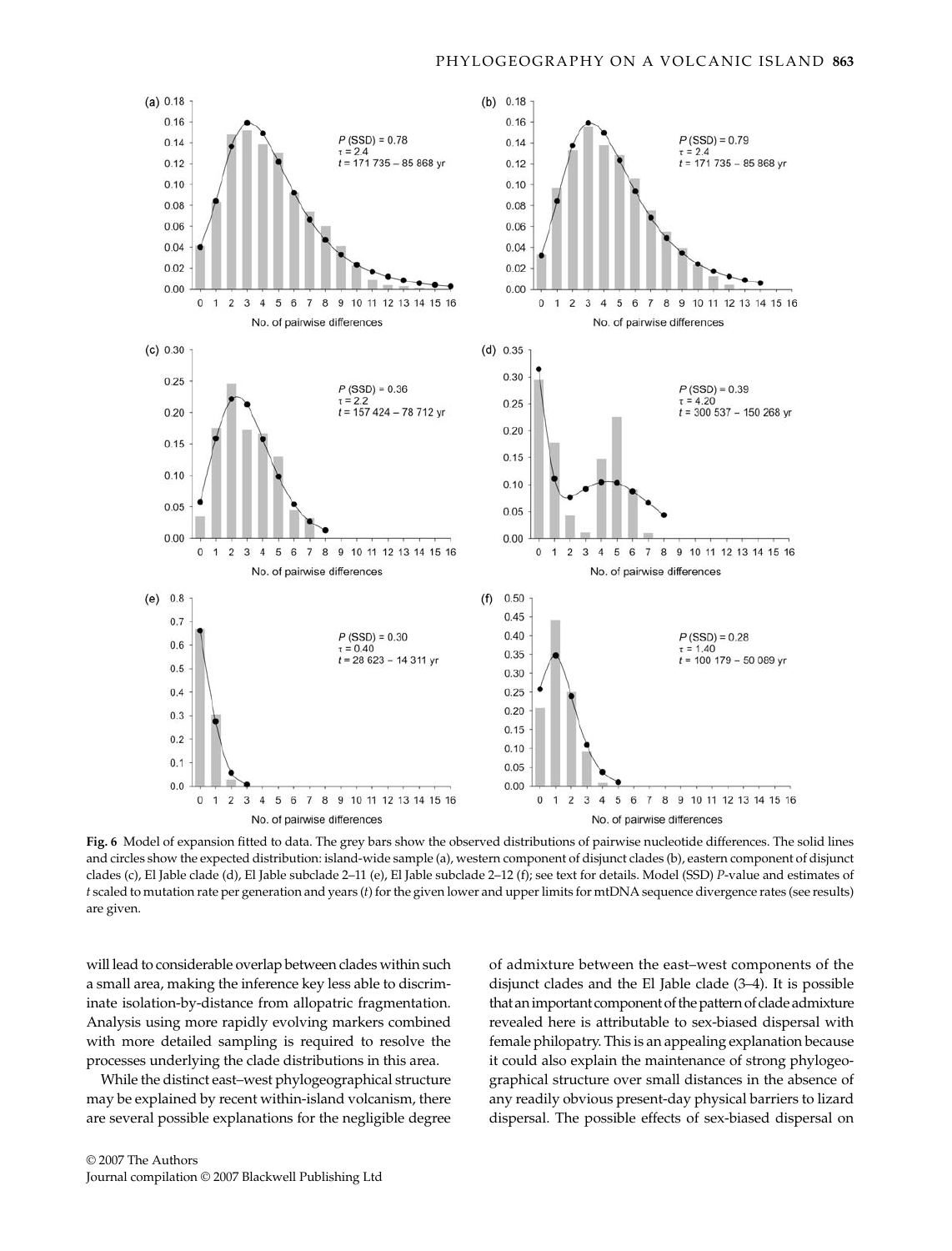phylogeographical structure have been put forward to explain similar patterns in the gecko *Tarentola boettgeri* on the island of Gran Canaria (Gübitz *et al*. 2005), while discordant patterns of mtDNA and nuclear variation (indicative of sex-biased dispersal) in the lacertid *G. galloti* on the island of Tenerife (Thorpe & Richard 2001) and the anole *Anolis oculatus* on the island of Dominica (Stenson *et al*. 2002) are also suggestive of this. However, habitat preference would also seem plausible given that the boundaries broadly coincide with the transition from *jable* habitat (areas of sand deposits and sparse vegetation) to adjacent habitat. Alternatively, it could result from differential selection against individuals with mtDNA from the east–west components and El Jable nuclear genomes (or vice versa) because of the disruption of co-evolved interactions between them (Rand *et al*. 2004; Ellison & Burton 2006). Similar explanations have been given for negligible admixture between distinct mtDNA clades in the skink *C. sexlineatus* on Gran Canaria (Pestano & Brown 1999) and the gecko *T. delalandii* on Tenerife (Gübitz *et al*. 2000). However, lack of information from nuclear markers means that it is currently difficult to distinguish between these alternatives. In a future study, we aim to examine critically the hypothesis of sex-biased dispersal through estimation of nuclear gene flow, using microsatellite markers.

The analysis of mtDNA variation allows evaluation of the basis of the two main morphological forms within Lanzarote. The *malpaís* morphology is found in the centre–west of the island (from the southern extension of the Timanfaya lava field) and the northeast (Malpaís de la Corona lava field) (Fig. 1b), and therefore separated by the El Jable region. The hypothesis that morphological variation could reflect historical relationships between populations (rather than being a result of current processes) predicts correspondence between phylogeography (i.e. distribution of distinct mtDNA lineages) and morphological variation. Although the lack of general association between morphology and mtDNA lineages (i.e. there was not a close concordance on a siteby-site basis) allows rejection of the 'historical' hypothesis, the fact that both systems exhibit similar disjunct distributions over an intermediate area that incorporates the El Jable region is intriguing. If we assume that the coincidence of these patterns is merely a chance effect, then ecotypic differentiation (e.g. Thorpe & Malhotra 1996; Malhotra & Thorpe 2000) or phenotypic plasticity (e.g. Losos *et al*. 2001; Shine & Elphick 2001) would be inferred. However, the situation is likely to be quite complex: like the mtDNA markers, the *malpaís* morphology could have a historical (genetic) basis related to east–west vicariance over the El Jable region, but no longer shows a close concordance with the mtDNA distribution due to differences in subsequent processes, such as rates of gene flow, which could differ substantially between nuclear and mtDNA markers (e.g. García-París *et al*. 2003).

This detailed analysis demonstrates how recurrent withinisland volcanism may explain phylogeographical structuring over small geographical areas within a terrestrial species with relatively low vagility. It also provides new insights into the genesis of phylogenetically deeper, clearer patterns (i.e. distinct clades with strong clade localization) found on other islands. Subsequent divergence, together with lineage extinctions, could lead to a reduced number of differentiated lineages within *G. atlantica* on Lanzarote, which would mirror the patterns found in lizards from Tenerife and Gran Canaria.

#### **Acknowledgements**

We thank the Consejería de Medio Ambiente (Cabildo Insular, Lanzarote) and the staff of the Parque Nacional de Timanfaya (particularly A. Centellas Bodas) for granting fieldwork permits and transportation, Salvador Carranza for the *Gallotia galloti*/*Gallotia caesaris* sequences, Juan Manuel Acosta for the Fuerteventura *Gallotia atlantica* samples, and José Pestano for contributions to one of the trips to Lanzarote. We would also like to thank two anonymous referees for useful suggestions on an earlier version of the manuscript and Ursula Bloor for useful discussions on the statistical analyses. Liverpool John Moores University provided funding for this research through a studentship to PB.

#### **References**

- Arnold EN, Arribas O, Carranza S (2007) Systematics of the Palaearctic and Oriental lizard tribe Lacertini (Squamata: Lacertidae: Lacertinae), with descriptions of eight new genera. *Zootaxa*, **1430**, 1–86.
- Beheregaray LB, Ciofi C, Geist D, Gibbs JP, Caccone A, Powell JR (2003) Genes record a prehistoric volcano eruption in the Galapagos. *Science*, **302**, 75–75.
- Bloor P, Brown RP (2005) Morphological variation in *Gallotia atlantica* from the volcanic island of Lanzarote: subspecies designations and recent lava flows. *Biological Journal of the Linnean Society*, **85**, 395–406.
- Brown RP, Campos-Delgado R, Pestano A (2000) Mitochondrial DNA evolution and population history of the Tenerife skink *Chalcides viridanus*. *Molecular Ecology*, **9**, 1061–1067.
- Brown RP, Hoskisson PA, Welton JH, Báez M (2006) Geological history and within-island diversity: a debris avalanche and the Tenerife lizard *Gallotia galloti*. *Molecular Ecology*, **15**, 3631–3640.
- Carracedo JC, Rodríguez-Badiola E, Soler V (1992) The 1730–1736 eruption of Lanzarote, Canary Islands — a long, high-magnitude basaltic fissure eruption. *Journal of Volcanology and Geothermal Research*, **53**, 239–250.
- Carracedo JC, Rodríguez-Badiola E (1993) Evolución geológica y magmática de la isla de Lanzarote (Islas Canarias). *Revista de la Academia Canaria de la Ciencia*, **4**, 25–58.
- Carracedo JC, Singer B, Jicha B *et al*. (2003) La erupción y el tubo volcánico del volcán Corona (Lanzarote, Islas Canarias). *Estudios Geológicos*, **59**, 277–302.
- Carranza S, Arnold EN (2006) Systematics, biogeography, and evolution of *Hemidactylus* geckos (Reptilia: Gekkonidae) elucidated using mitochondrial DNA sequences. *Molecular Phylogenetics and Evolution*, **38**, 531–545.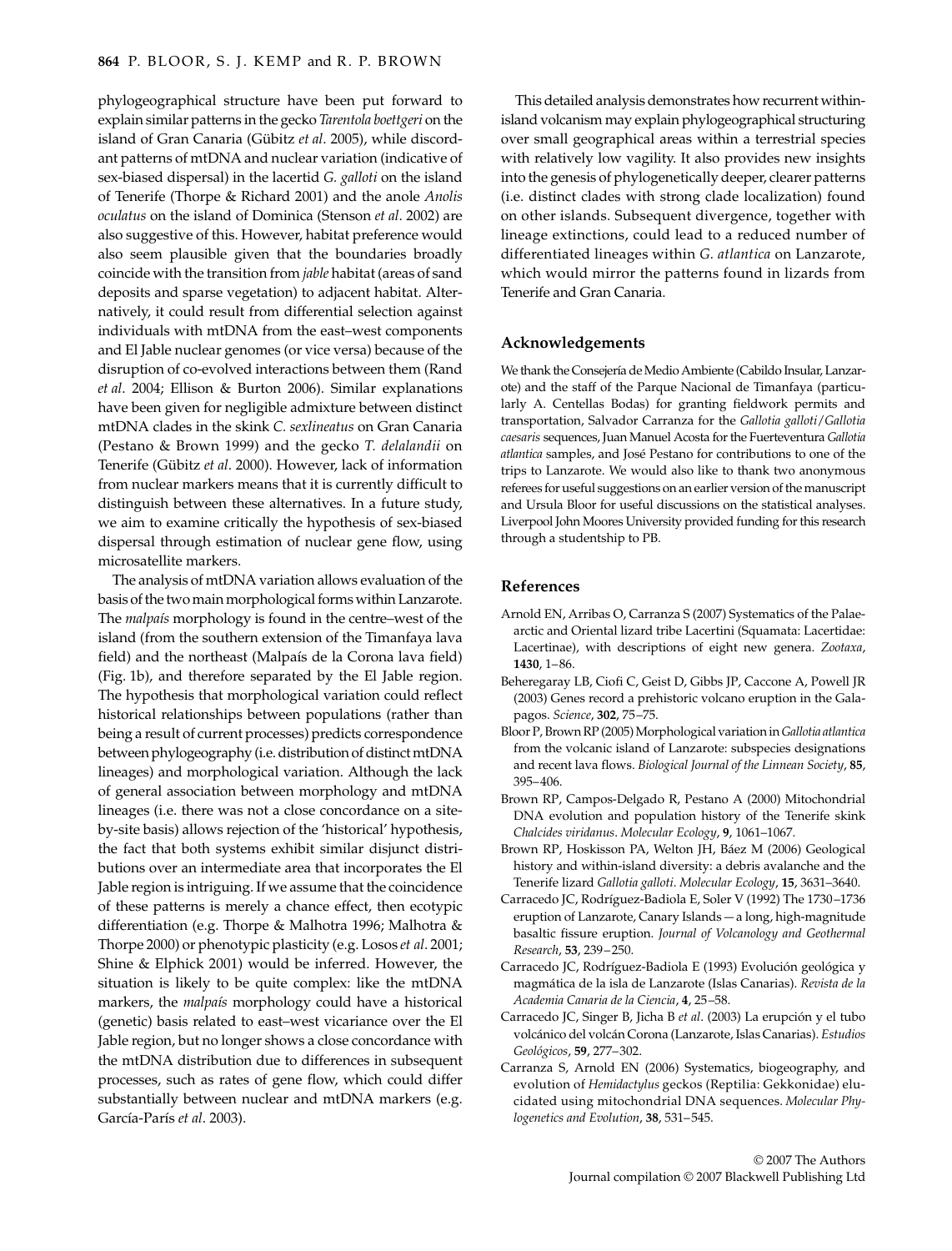- Carranza S, Arnold EN, Amat F (2004) DNA phylogeny of *Lacerta* (*Iberolacerta*) and other lacertine lizards (Reptilia: Lacertidae): did competition cause long-term mountain restriction? *Systematics and Biodiversity*, **2**, 57–77.
- Carson HL, Lockwood JP, Craddock EM (1990) Extinction and recolonization of local populations on a growing shield volcano. *Proceedings of the National Academy of Sciences of the United States of America*, **87**, 7055 –7057.
- Castroviejo J, Mateo JA, Collado E (1985) Sobre la sistemática de *Gallotia atlantica* (Peters y Doria, 1882). *Doñana Acta Vertebrata (Publicación ocasional)*, 1–85.
- Clement M, Posada D, Crandall KA (2000) TCS: a computer program to estimate gene genealogies. *Molecular Ecology*, **9**, 1657–1659.
- Coello J, Cantagrel JM, Hernan F *et al*. (1992) Evolution of the eastern volcanic ridge of the Canary Islands based on new K-Ar data. *Journal of Volcanology and Geothermal Research*, **53**, 251–274.
- Contreras-Diaz HG, Moya O, Oromi P, Juan C (2003) Phylogeography of the endangered darkling beetle species of *Pimelia* endemic to Gran Canaria (Canary Islands). *Molecular Ecology*, **12**, 2131–2143.
- Crandall KA (1996) Multiple interspecies transmissions of human and simian T-cell leukemia/lymphoma virus type I sequences. *Molecular Biology and Evolution*, **13**, 115–131.
- Crandall KA, Templeton AR (1993) Empirical tests of some predictions from coalescent theory with applications to intraspecific phylogeny reconstruction. *Genetics*, **134**, 959–969.
- Dunai TJ, Wijbrans JR (2000) Long-term cosmogenic 3He production rates (152 ka-1.35 Ma) from 40Ar/39Ar dated basalt flows at 29 degrees N latitude. *Earth and Planetary Science Letters*, **176**, 147–156.
- Ellison CK, Burton RS (2006) Disruption of mitochondrial function in interpopulation hybrids of *Tigriopus californicus*. *Evolution*, **60**, 1382–1391.
- Emerson BC, Forgie S, Goodacre S, Oromi P (2006) Testing phylogeographic predictions on an active volcanic island: *Brachyderes rugatus* (Coleoptera: Curculionidae) on La Palma (Canary Islands). *Molecular Ecology*, **15**, 449–458.
- Excoffier L, Laval G, Schneider S (2005) Arlequin (version 3.0): an integrated software package for population genetics data analysis. *Evolutionary Bioinformatics Online*, **1**, 47–50.
- García-París M, Alcobendas M, Buclkey D, Wake DB (2003) Dispersal of viviparity across contact zones in Iberian populations of fire salamanders (Salamandra) inferred from discordance of genetic and morphological traits. *Evolution*, **57**, 129–143.
- González P, Pinto F, Nogales M, Jiménez-Asensio J, Hernández M, Cabrera VM (1996) Phylogenetic relationships of the Canary Islands endemic lizard genus *Gallotia* (Sauria: Lacertidae), inferred from mitochondrial DNA sequences. *Molecular Phylogenetics and Evolution*, **6**, 63–71.
- Gübitz T, Thorpe RS, Malhotra A (2000) Phylogeography and natural selection in the Tenerife gecko *Tarentola delalandii*: testing historical and adaptive hypotheses. *Molecular Ecology*, **9**, 1213– 1221.
- Gübitz T, Thorpe RS, Malhotra A (2005) The dynamics of genetic and morphological variation on volcanic islands. *Proceedings of the Royal Society B-Biological Sciences*, **272**, 751–757.
- Guillou H, Carracedo JC, Duncan RA (2001) K-Ar, 40Ar-39Ar ages and magnetostratigraphy of Brunhes and Matuyama lava sequences from La Palma Island. *Journal of Volcanology and Geothermal Research*, **106**, 175–194.
- Guillou H, Carracedo JC, Torrado FP, Rodríguez-Badiola E (1996) K-Ar ages and magnetic stratigraphy of a hotspot-induced, fast

grown oceanic island: El Hierro, Canary Islands. *Journal of Volcanology and Geothermal Research*, **73**, 141–155.

- Hasegawa M, Kishino H, Yano TA (1985) Dating of the human-ape splitting by a molecular clock of mitochondrial DNA. *Journal of Molecular Evolution*, **22**, 160–174.
- Hey J, Nielsen R (2004) Multilocus methods for estimating population sizes, migration rates and divergence time, with applications to the divergence of *Drosophila pseudoobscura* and *D-persimilis*. *Genetics*, **167**, 747–760.
- Hillis DM, Moritz C, Mable BK (1996) *Molecular Systematics*, 2nd edn. Sinauer Associates Inc., Sunderland, MA.
- Juan C, Emerson BC, Oromi P, Hewitt GM (2000) Colonization and diversification: towards a phylogeographic synthesis for the Canary Islands. *Trends in Ecology and Evolution*, **15**, 104–109.
- López-Jurado LF, Mateo JA (1992) Two models of evolution in Canarian lizards based on the use of spatial resources. *Biological Journal of the Linnean Society*, **46**, 25–37.
- López-Jurado LF, Mateo JA, Geniez P (1995) Los fenotipos y subespecies de *Gallotia atlantica*. *Boletín de la Asociación Herpetológica Española*, **6**, 2–6.
- Losos JB, Creer DA, Glossip D *et al*. (2000) Evolutionary implications of phenotypic plasticity in the hindlimb of the lizard *Anolis sagrei*. *Evolution*, **54**, 301–305.
- Losos JB, Schoener TW, Warheit KI, Creer D (2001) Experimental studies of adaptive differentiation in Bahamian *Anolis* lizards. *Genetica*, 112–113, 399–415.
- Maca-Meyer N, Carranza S, Rando JC, Arnold EN, Cabrera VM (2003) Status and relationships of the extinct giant Canary Island lizard Gallotia goliath (Reptilia: Lacertidae), assessed using ancient mtDNA from its mummified remains. *Biological Journal of the Linnean Society*, **80**, 659–670.
- Macey JR, Larson A, Ananjeva NB, Papenfuss TJ (1997) Replication slippage may cause parallel evolution in the secondary structures of mitochondrial transfer RNAs. *Molecular Biology and Evolution*, **14**, 30–39.
- Macey JR, Schulte JA, Ananjeva NB *et al*. (1998) Phylogenetic relationships among agamid lizards of the *Laudakia caucasia* species group: testing hypotheses of biogeographic fragmentation and an area cladogram for the Iranian Plateau. *Molecular Phylogenetics and Evolution*, **10**, 118–131.
- Macey JR, Wang YZ, Ananjeva NB, Larson A, Papenfuss TJ (1999) Vicariant patterns of fragmentation among gekkonid lizards of the genus *Teratoscincus* produced by the Indian collision: a molecular phylogenetic perspective and an area cladogram for Central Asia. *Molecular Phylogenetics and Evolution*, **12**, 320– 332.
- Malhotra A, Thorpe RS (1991) Experimental detection of rapid evolutionary response in natural lizard populations. *Nature*, **353**, 347–348.
- Malhotra A, Thorpe RS (2000) The dynamics of natural selection and vicariance in the Dominican anole: Patterns of within-island molecular and morphological divergence. *Evolution*, **54**, 245–258.
- McDonald JH, Kreitman M (1991) Adaptive protein evolution at the Adh locus in *Drosophila*. *Nature*, **351**, 652–654.
- Meco J (2003) *Paleoclimatología de Lanzarote y La Graciosa (yacimientos paleontológicos)* Cabildo de Lanzarote-Universidad de Las Palmas de Gran Canaria.
- Moya O, Contreras-Diaz HG, Oromi P, Juan C (2004) Genetic structure, phylogeography and demography of two ground-beetle species endemic to the Tenerife laurel forest (Canary Islands). *Molecular Ecology*, **13**, 3153–3167.